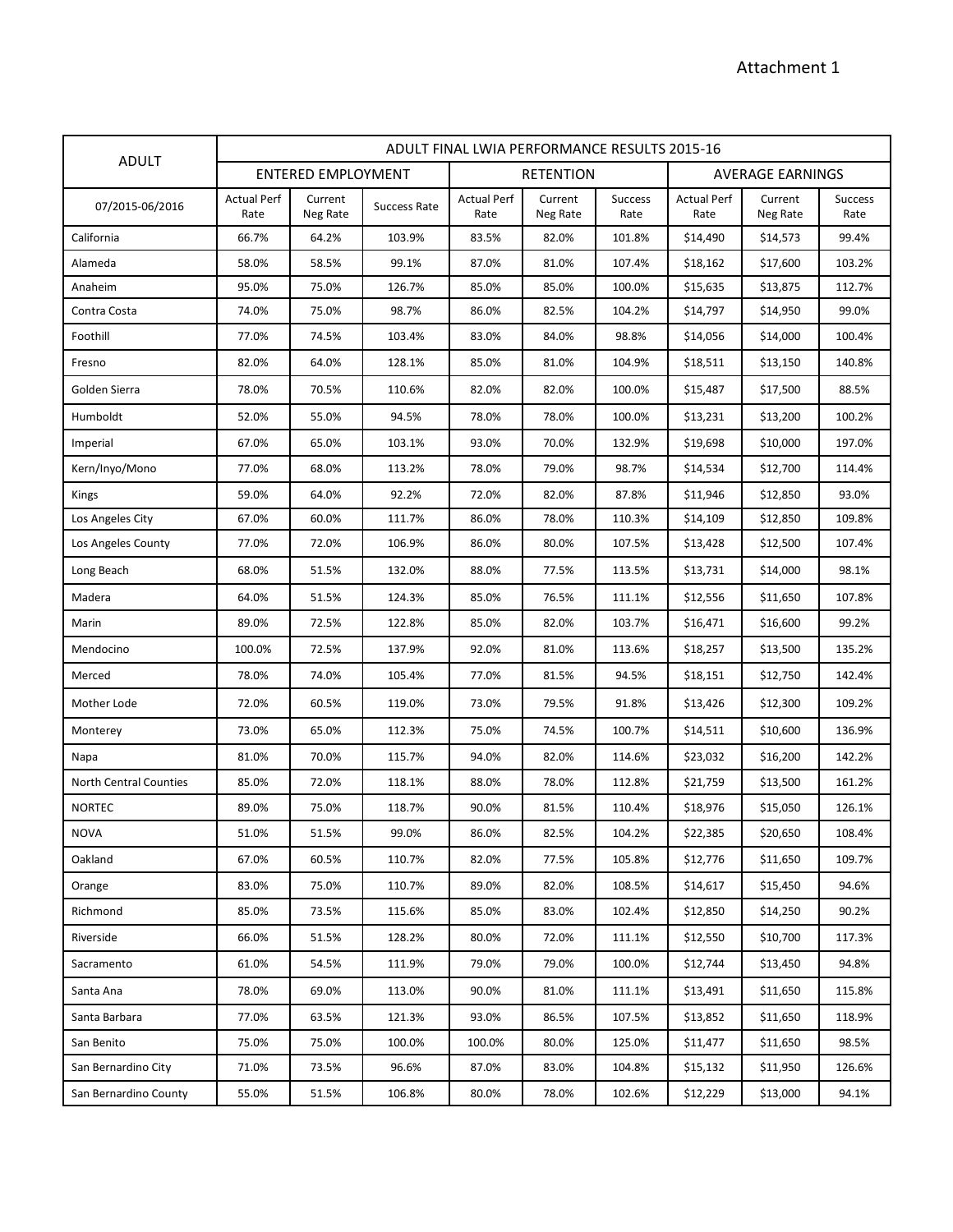| <b>ADULT</b>       |                            | ADULT FINAL LWIA PERFORMANCE RESULTS 2015-16 |              |                            |                     |                        |                            |                     |                        |  |  |  |
|--------------------|----------------------------|----------------------------------------------|--------------|----------------------------|---------------------|------------------------|----------------------------|---------------------|------------------------|--|--|--|
|                    | <b>ENTERED EMPLOYMENT</b>  |                                              |              | <b>RETENTION</b>           |                     |                        | <b>AVERAGE EARNINGS</b>    |                     |                        |  |  |  |
| 07/2015-06/2016    | <b>Actual Perf</b><br>Rate | Current<br>Neg Rate                          | Success Rate | <b>Actual Perf</b><br>Rate | Current<br>Neg Rate | <b>Success</b><br>Rate | <b>Actual Perf</b><br>Rate | Current<br>Neg Rate | <b>Success</b><br>Rate |  |  |  |
| South Bay          | 76.0%                      | 74.0%                                        | 102.7%       | 86.0%                      | 82.0%               | 104.9%                 | \$13,728                   | \$11,400            | 120.4%                 |  |  |  |
| Santa Cruz         | 69.0%                      | 72.0%                                        | 95.8%        | 82.0%                      | 85.0%               | 96.5%                  | \$19,249                   | \$16,500            | 116.7%                 |  |  |  |
| San Diego          | 85.0%                      | 60.5%                                        | 140.5%       | 85.0%                      | 79.0%               | 107.6%                 | \$14,105                   | \$13,400            | 105.3%                 |  |  |  |
| <b>SELACO</b>      | 76.0%                      | 72.5%                                        | 104.8%       | 89.0%                      | 84.0%               | 106.0%                 | \$23,106                   | \$16,000            | 144.4%                 |  |  |  |
| San Francisco      | 75.0%                      | 73.5%                                        | 102.0%       | 82.0%                      | 82.0%               | 100.0%                 | \$15,002                   | \$13,050            | 115.0%                 |  |  |  |
| <b>San Joaquin</b> | 77.0%                      | 68.0%                                        | 113.2%       | 90.0%                      | 80.5%               | 111.8%                 | \$18,953                   | \$14,000            | 135.4%                 |  |  |  |
| San Jose City      | 57.0%                      | 51.5%                                        | 110.7%       | 83.0%                      | 79.0%               | 105.1%                 | \$15,826                   | \$14,200            | 111.5%                 |  |  |  |
| San Luis Obispo    | 67.0%                      | 63.0%                                        | 106.3%       | 81.0%                      | 75.0%               | 108.0%                 | \$13,482                   | \$12,750            | 105.7%                 |  |  |  |
| Solano             | 88.0%                      | 68.0%                                        | 129.4%       | 95.0%                      | 80.0%               | 118.8%                 | \$14,429                   | \$12,650            | 114.1%                 |  |  |  |
| Sonoma             | 72.0%                      | 55.5%                                        | 129.7%       | 88.0%                      | 79.0%               | 111.4%                 | \$12,486                   | \$12,650            | 98.7%                  |  |  |  |
| Stanislaus         | 82.0%                      | 72.0%                                        | 113.9%       | 80.0%                      | 76.0%               | 105.3%                 | \$12,928                   | \$11,300            | 114.4%                 |  |  |  |
| Tulare             | 56.0%                      | 51.5%                                        | 108.7%       | 76.0%                      | 77.5%               | 98.1%                  | \$10,548                   | \$10,100            | 104.4%                 |  |  |  |
| Ventura            | 82.0%                      | 73.5%                                        | 111.6%       | 89.0%                      | 83.5%               | 106.6%                 | \$16,862                   | \$14,000            | 120.4%                 |  |  |  |
| Verdugo            | 67.0%                      | 59.0%                                        | 113.6%       | 83.0%                      | 82.0%               | 101.2%                 | \$14,023                   | \$17,250            | 81.3%                  |  |  |  |
| Yolo               | 74.0%                      | 75.0%                                        | 98.7%        | 86.0%                      | 85.0%               | 101.2%                 | \$18,833                   | \$14,250            | 132.2%                 |  |  |  |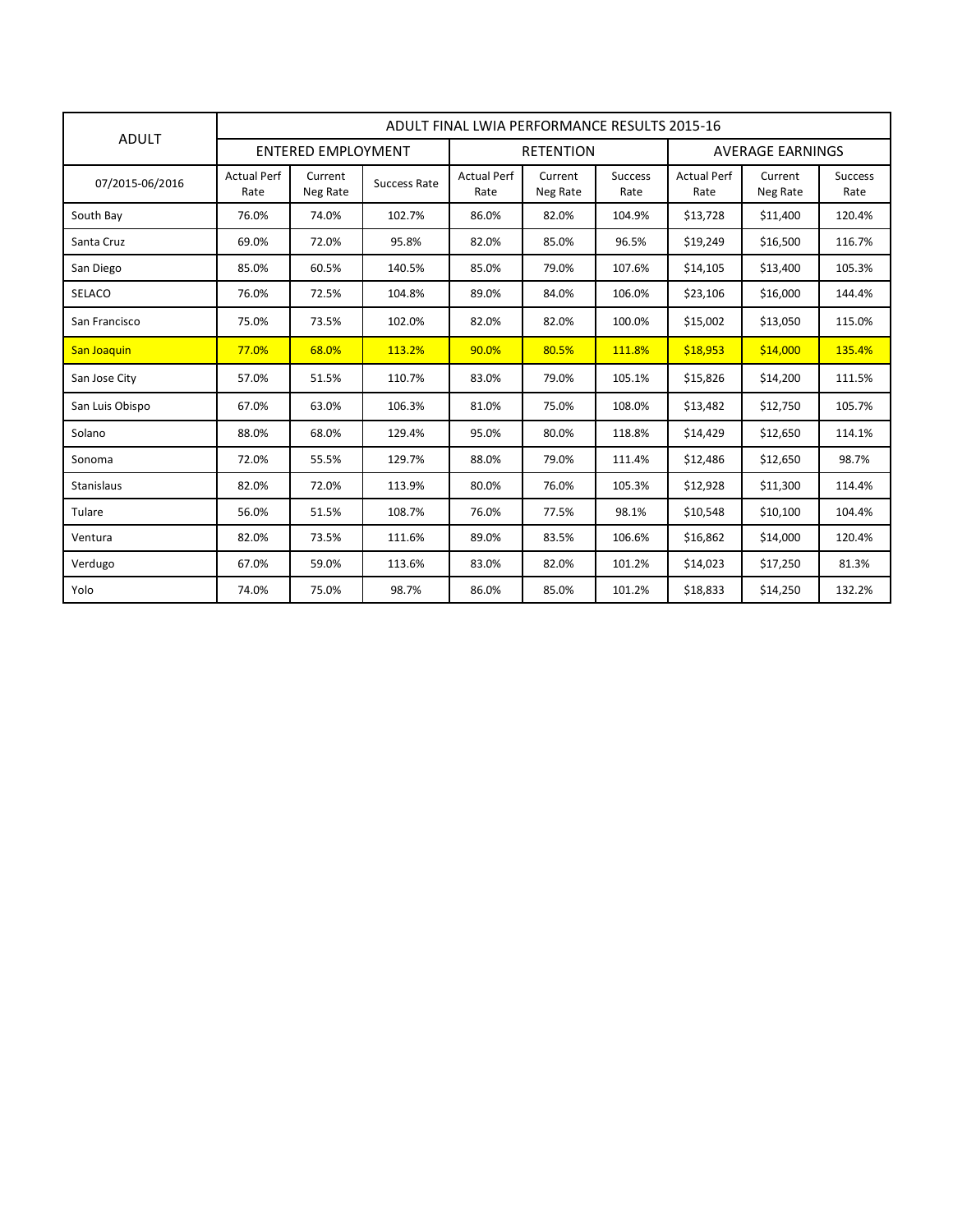|                                | DISLOCATED WORKER FINAL LWIA PERFORMANCE RESULTS 2015-16 |                     |                     |                            |                     |                        |                            |                     |                        |
|--------------------------------|----------------------------------------------------------|---------------------|---------------------|----------------------------|---------------------|------------------------|----------------------------|---------------------|------------------------|
| <b>DISLOCATED WORKER</b>       |                                                          | ENTERED EMPLOYMENT  |                     | <b>RETENTION</b>           |                     |                        | <b>AVERAGE EARNINGS</b>    |                     |                        |
| 07/2015-06/2016                | <b>Actual Perf</b><br>Rate                               | Current<br>Neg Rate | <b>Success Rate</b> | <b>Actual Perf</b><br>Rate | Current<br>Neg Rate | <b>Success</b><br>Rate | <b>Actual Perf</b><br>Rate | Current<br>Neg Rate | <b>Success</b><br>Rate |
| California                     | 73.4%                                                    | 70.5%               | 104.1%              | 87.3%                      | 85.5%               | 102.1%                 | \$19,929                   | \$19,201            | 103.8%                 |
| Alameda                        | 75.0%                                                    | 69.0%               | 108.7%              | 90.0%                      | 85.0%               | 105.9%                 | \$23,448                   | \$20,950            | 111.9%                 |
| Anaheim                        | 100.0%                                                   | 79.0%               | 126.6%              | 90.0%                      | 84.0%               | 107.1%                 | \$26,525                   | \$16,850            | 157.4%                 |
| Contra Costa                   | 85.0%                                                    | 77.5%               | 109.7%              | 86.0%                      | 85.0%               | 101.2%                 | \$22,507                   | \$20,250            | 111.1%                 |
| Foothill                       | 69.0%                                                    | 75.0%               | 92.0%               | 88.0%                      | 87.5%               | 100.6%                 | \$18,304                   | \$20,000            | 91.5%                  |
| Fresno                         | 89.0%                                                    | 73.0%               | 121.9%              | 92.0%                      | 84.5%               | 108.9%                 | \$18,794                   | \$14,300            | 131.4%                 |
| Golden Sierra                  | 84.0%                                                    | 72.0%               | 116.7%              | 83.0%                      | 84.5%               | 98.2%                  | \$24,697                   | \$18,950            | 130.3%                 |
| Humboldt                       | 65.0%                                                    | 67.0%               | 97.0%               | 79.0%                      | 86.5%               | 91.3%                  | \$15,101                   | \$14,750            | 102.4%                 |
| Imperial                       | 85.0%                                                    | 70.0%               | 121.4%              | 92.0%                      | 73.0%               | 126.0%                 | \$17,850                   | \$10,500            | 170.0%                 |
| Kern/Inyo/Mono                 | 77.0%                                                    | 73.0%               | 105.5%              | 86.0%                      | 82.0%               | 104.9%                 | \$15,530                   | \$14,550            | 106.7%                 |
| Kings                          | 70.0%                                                    | 68.0%               | 102.9%              | 86.0%                      | 83.0%               | 103.6%                 | \$17,731                   | \$15,500            | 114.4%                 |
| Los Angeles City               | 69.0%                                                    | 67.5%               | 102.2%              | 90.0%                      | 80.2%               | 112.2%                 | \$19,051                   | \$15,150            | 125.7%                 |
| Los Angeles County             | 78.0%                                                    | 73.0%               | 106.8%              | 92.0%                      | 84.0%               | 109.5%                 | \$16,654                   | \$15,400            | 108.1%                 |
| Long Beach                     | 78.0%                                                    | 61.5%               | 126.8%              | 84.0%                      | 82.5%               | 101.8%                 | \$20,642                   | \$17,300            | 119.3%                 |
| Madera                         | 75.0%                                                    | 69.0%               | 108.7%              | 91.0%                      | 83.5%               | 109.0%                 | \$15,647                   | \$13,100            | 119.4%                 |
| Marin                          | 84.0%                                                    | 70.0%               | 120.0%              | 100.0%                     | 82.0%               | 122.0%                 | \$25,732                   | \$18,500            | 139.1%                 |
| Mendocino                      | 93.0%                                                    | 73.0%               | 127.4%              | 100.0%                     | 79.0%               | 126.6%                 | \$19,497                   | \$14,900            | 130.9%                 |
| Merced                         | 86.0%                                                    | 79.0%               | 108.9%              | 87.0%                      | 83.5%               | 104.2%                 | \$16,173                   | \$14,500            | 111.5%                 |
| Mother Lode                    | 75.0%                                                    | 71.5%               | 104.9%              | 79.0%                      | 83.0%               | 95.2%                  | \$18,638                   | \$15,650            | 119.1%                 |
| Monterey                       | 78.0%                                                    | 62.0%               | 125.8%              | 84.0%                      | 75.5%               | 111.3%                 | \$18,365                   | \$13,600            | 135.0%                 |
| Napa                           | 75.0%                                                    | 73.5%               | 102.0%              | 89.0%                      | 80.0%               | 111.3%                 | \$23,213                   | \$16,350            | 142.0%                 |
| <b>North Central Conunties</b> | 86.0%                                                    | 73.5%               | 117.0%              | 88.0%                      | 79.5%               | 110.7%                 | \$18,231                   | \$14,200            | 128.4%                 |
| <b>NORTEC</b>                  | 89.0%                                                    | 78.0%               | 114.1%              | 88.0%                      | 81.0%               | 108.6%                 | \$17,100                   | \$15,250            | 112.1%                 |
| <b>NOVA</b>                    | 64.0%                                                    | 57.5%               | 111.3%              | 86.0%                      | 83.0%               | 103.6%                 | \$35,902                   | \$26,500            | 135.5%                 |
| Oakland                        | 76.0%                                                    | 63.5%               | 119.7%              | 86.0%                      | 82.5%               | 104.2%                 | \$19,486                   | \$17,050            | 114.3%                 |
| Orange                         | 86.0%                                                    | 79.0%               | 108.9%              | 92.0%                      | 85.0%               | 108.2%                 | \$23,536                   | \$18,600            | 126.5%                 |
| Richmond                       | 92.0%                                                    | 75.0%               | 122.7%              | 89.0%                      | 85.0%               | 104.7%                 | \$20,399                   | \$18,300            | 111.5%                 |
| Riverside                      | 68.0%                                                    | 56.5%               | 120.4%              | 84.0%                      | 75.5%               | 111.3%                 | \$15,857                   | \$13,750            | 115.3%                 |
| Sacramento                     | 75.0%                                                    | 62.5%               | 120.0%              | 88.0%                      | 83.0%               | 106.0%                 | \$19,284                   | \$17,800            | 108.3%                 |
| Santa Ana                      | 81.0%                                                    | 62.0%               | 130.6%              | 90.0%                      | 89.0%               | 101.1%                 | \$17,565                   | \$14,850            | 118.3%                 |
| Santa Barbara                  | 80.0%                                                    | 82.0%               | 97.6%               | 90.0%                      | 89.5%               | 100.6%                 | \$17,585                   | \$14,400            | 122.1%                 |
| San Benito                     | 89.0%                                                    | 77.5%               | 114.8%              | 100.0%                     | 82.5%               | 121.2%                 | \$18,091                   | \$14,500            | 124.8%                 |
| San Bernardino City            | 93.0%                                                    | 81.0%               | 114.8%              | 88.0%                      | 86.0%               | 102.3%                 | \$19,187                   | \$14,750            | 130.1%                 |
| San Bernardino County          | 62.0%                                                    | 56.4%               | 109.9%              | 89.0%                      | 81.5%               | 109.2%                 | \$16,487                   | \$13,250            | 124.4%                 |
| South Bay                      | 75.0%                                                    | 79.0%               | 94.9%               | 86.0%                      | 86.5%               | 99.4%                  | \$19,170                   | \$17,000            | 112.8%                 |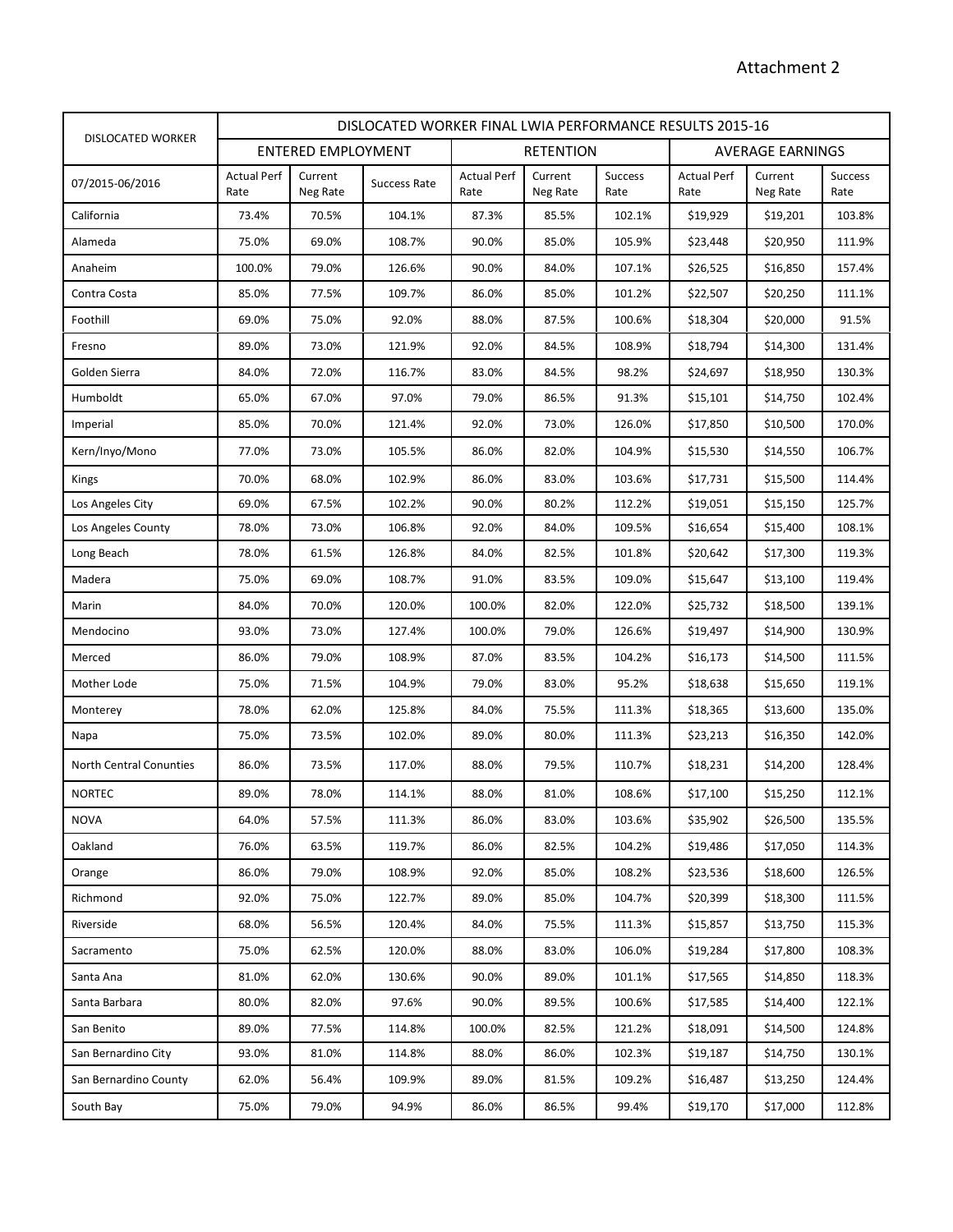| DISLOCATED WORKER  | DISLOCATED WORKER FINAL LWIA PERFORMANCE RESULTS 2015-16 |                     |              |                            |                     |                        |                            |                     |                        |  |
|--------------------|----------------------------------------------------------|---------------------|--------------|----------------------------|---------------------|------------------------|----------------------------|---------------------|------------------------|--|
|                    | <b>ENTERED EMPLOYMENT</b>                                |                     |              | <b>RETENTION</b>           |                     |                        | AVERAGE EARNINGS           |                     |                        |  |
| 07/2015-06/2016    | <b>Actual Perf</b><br>Rate                               | Current<br>Neg Rate | Success Rate | <b>Actual Perf</b><br>Rate | Current<br>Neg Rate | <b>Success</b><br>Rate | <b>Actual Perf</b><br>Rate | Current<br>Neg Rate | <b>Success</b><br>Rate |  |
| Santa Cruz         | 81.0%                                                    | 70.5%               | 114.9%       | 89.0%                      | 84.0%               | 106.0%                 | \$18,411                   | \$15,050            | 122.3%                 |  |
| San Diego          | 89.0%                                                    | 73.5%               | 121.1%       | 87.0%                      | 79.5%               | 109.4%                 | \$18,964                   | \$18,050            | 105.1%                 |  |
| <b>SELACO</b>      | 80.0%                                                    | 73.5%               | 108.8%       | 89.0%                      | 86.5%               | 102.9%                 | \$16,457                   | \$16,500            | 99.7%                  |  |
| San Francisco      | 77.0%                                                    | 71.5%               | 107.7%       | 85.0%                      | 87.5%               | 97.1%                  | \$23,342                   | \$18,000            | 129.7%                 |  |
| <b>San Joaquin</b> | 85.0%                                                    | 71.5%               | 118.9%       | 88.0%                      | 83.5%               | 105.4%                 | \$15,723                   | \$17,200            | 91.4%                  |  |
| San Jose City      | 65.0%                                                    | 58.5%               | 111.1%       | 87.0%                      | 83.0%               | 104.8%                 | \$23,231                   | \$20,100            | 115.6%                 |  |
| San Luis Obispo    | 65.0%                                                    | 65.0%               | 100.0%       | 87.0%                      | 77.0%               | 113.0%                 | \$15,867                   | \$14,250            | 111.3%                 |  |
| Solano             | 86.0%                                                    | 72.0%               | 119.4%       | 93.0%                      | 80.0%               | 116.3%                 | \$18,459                   | \$17,300            | 106.7%                 |  |
| Sonoma             | 79.0%                                                    | 60.0%               | 131.7%       | 86.0%                      | 83.5%               | 103.0%                 | \$15,746                   | \$17,300            | 91.0%                  |  |
| Stanislaus         | 91.0%                                                    | 78.0%               | 116.7%       | 84.0%                      | 82.0%               | 102.4%                 | \$16,234                   | \$14,700            | 110.4%                 |  |
| Tulare             | 61.0%                                                    | 57.5%               | 106.1%       | 78.0%                      | 77.5%               | 100.6%                 | \$12,669                   | \$11,900            | 106.5%                 |  |
| Ventura            | 94.0%                                                    | 76.5%               | 122.9%       | 94.0%                      | 84.0%               | 111.9%                 | \$24,170                   | \$15,750            | 153.5%                 |  |
| Verdugo            | 73.0%                                                    | 67.0%               | 109.0%       | 80.0%                      | 82.0%               | 97.6%                  | \$29,267                   | \$16,100            | 181.8%                 |  |
| Yolo               | 67.0%                                                    | 78.5%               | 85.4%        | 79.0%                      | 85.0%               | 92.9%                  | \$20,705                   | \$15,750            | 131.5%                 |  |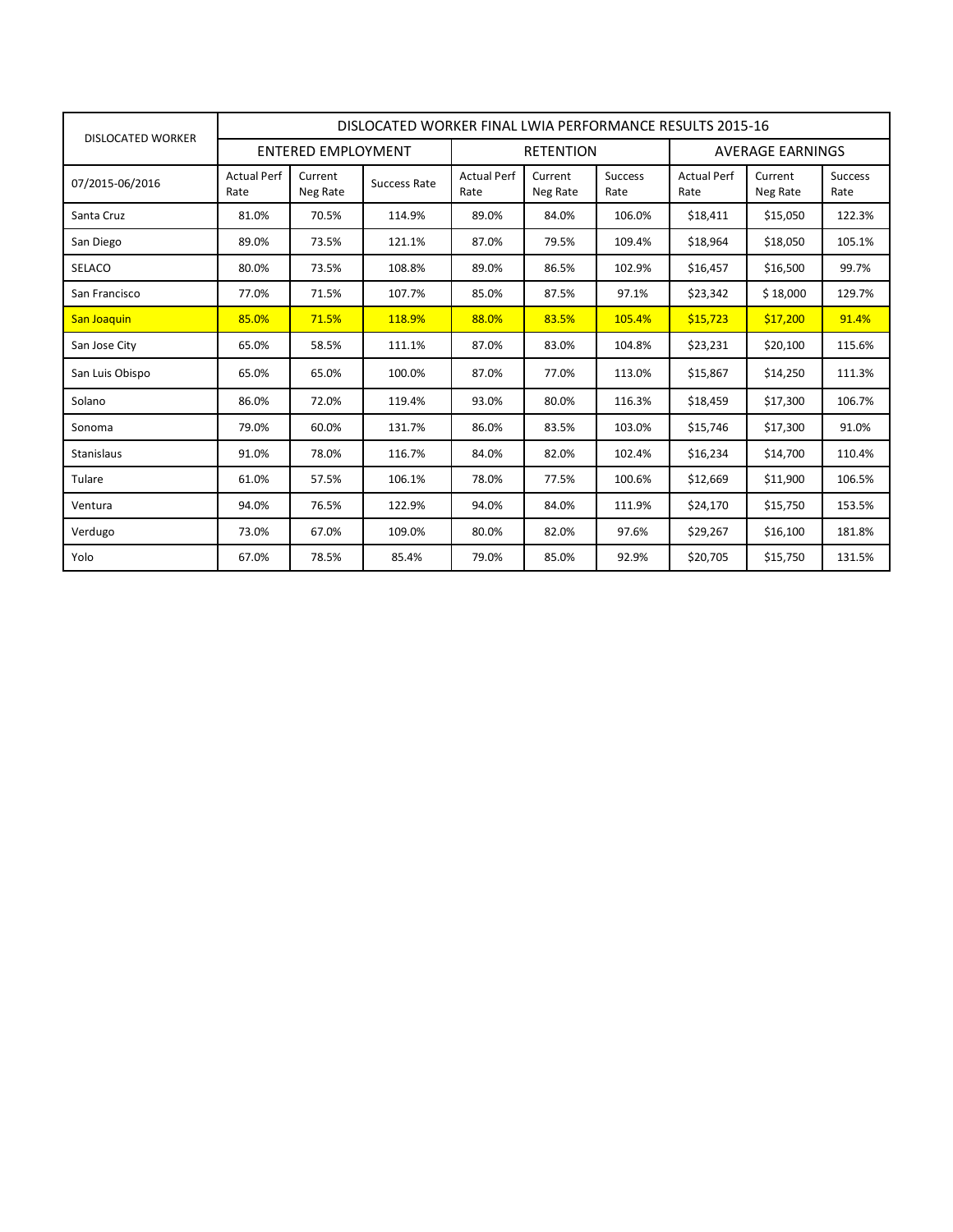|                               | YOUTH FINAL LWIA PERFORMANCE RESULTS 2015-16 |                     |                     |                     |                     |                        |                          |                     |                        |  |
|-------------------------------|----------------------------------------------|---------------------|---------------------|---------------------|---------------------|------------------------|--------------------------|---------------------|------------------------|--|
| YOUTH                         |                                              | PLACEMENT           |                     |                     | ATTAINMENT          |                        |                          | LITERACY/NUMERACY   |                        |  |
| 07/2015-06/2016               | Actual<br>Perf Rate                          | Current<br>Neg Rate | <b>Success Rate</b> | Actual<br>Perf Rate | Current<br>Neg Rate | <b>Success</b><br>Rate | Actual<br>Perf Rate      | Current<br>Neg Rate | <b>Success</b><br>Rate |  |
| California                    | 69.1%                                        | 75.0%               | 92.1%               | 68.2%               | 64.0%               | 106.6%                 | 56.9%                    | 59.0%               | 96.4%                  |  |
| Alameda                       | 57.0%                                        | 60.0%               | 95.0%               | 38.0%               | 51.5%               | 73.8%                  | 21.0%                    | 40.5%               | 51.9%                  |  |
| Anaheim                       | 90.0%                                        | 72.0%               | 125.0%              | 93.0%               | 60.0%               | 155.0%                 | 91.0%                    | 54.0%               | 168.5%                 |  |
| Contra Costa                  | 72.0%                                        | 60.0%               | 120.0%              | 68.0%               | 51.5%               | 132.0%                 | 9.0%                     | 40.5%               | 22.2%                  |  |
| Foothill                      | 65.0%                                        | 68.0%               | 95.6%               | 48.0%               | 51.5%               | 93.2%                  | $---$                    | 62.0%               | $\overline{a}$         |  |
| Fresno                        | 66.0%                                        | 60.0%               | 110.0%              | 70.0%               | 55.0%               | 127.3%                 | 65.0%                    | 45.0%               | 144.4%                 |  |
| Golden Sierra                 | 71.0%                                        | 63.5%               | 111.8%              | 84.0%               | 64.0%               | 131.3%                 | 40.0%                    | 48.0%               | 83.3%                  |  |
| Humboldt                      | 34.0%                                        | 68.0%               | 50.0%               | 67.0%               | 57.0%               | 117.5%                 | 13.0%                    | 54.0%               | 24.1%                  |  |
| Imperial                      | 59.0%                                        | 50.0%               | 118.0%              | 70.0%               | 57.0%               | 122.8%                 | 69.0%                    | 60.0%               | 115.0%                 |  |
| Kern/Inyo/Mono                | 61.0%                                        | 65.0%               | 93.8%               | 82.0%               | 64.0%               | 128.1%                 | 41.0%                    | 40.5%               | 101.2%                 |  |
| Kings                         | 86.0%                                        | 68.0%               | 126.5%              | 92.0%               | 62.0%               | 148.4%                 | 40.0%                    | 60.0%               | 66.7%                  |  |
| Los Angeles City              | 75.0%                                        | 72.9%               | 102.9%              | 60.0%               | 63.0%               | 95.2%                  | 56.0%                    | 54.4%               | 102.9%                 |  |
| Los Angeles County            | 65.0%                                        | 60.0%               | 108.3%              | 59.0%               | 49.0%               | 120.4%                 | 55.0%                    | 53.0%               | 103.8%                 |  |
| Long Beach                    | 70.0%                                        | 72.0%               | 97.2%               | 95.0%               | 60.0%               | 158.3%                 | 84.0%                    | 54.0%               | 155.6%                 |  |
| Madera                        | 63.0%                                        | 55.0%               | 114.5%              | 83.0%               | 64.0%               | 129.7%                 | 72.0%                    | 57.5%               | 125.2%                 |  |
| Marin                         | 83.0%                                        | 55.0%               | 150.9%              | 60.0%               | 51.7%               | 116.1%                 | $\overline{a}$           | 60.5%               | $\overline{a}$         |  |
| Mendocino                     | 69.0%                                        | 65.0%               | 106.2%              | 42.0%               | 55.0%               | 76.4%                  | 100.0%                   | 50.0%               | 200.0%                 |  |
| Merced                        | 87.0%                                        | 68.0%               | 127.9%              | 84.0%               | 64.0%               | 131.3%                 | 70.0%                    | 40.5%               | 172.8%                 |  |
| Mother Lode                   | 84.0%                                        | 74.0%               | 113.5%              | 84.0%               | 51.5%               | 163.1%                 | 50.0%                    | 55.0%               | 90.9%                  |  |
| Monterey                      | 57.0%                                        | 70.0%               | 81.4%               | 60.0%               | 64.0%               | 93.8%                  | 23.0%                    | 59.0%               | 39.0%                  |  |
| Napa                          | 76.0%                                        | 65.5%               | 116.0%              | 38.0%               | 60.0%               | 63.3%                  | 34.0%                    | 48.0%               | 70.8%                  |  |
| <b>North Central Counties</b> | 84.0%                                        | 68.0%               | 123.5%              | 78.0%               | 60.0%               | 130.0%                 | 54.0%                    | 54.0%               | 100.0%                 |  |
| <b>NORTEC</b>                 | 77.0%                                        | 64.0%               | 120.3%              | 65.0%               | 58.0%               | 112.1%                 | 75.0%                    | 62.0%               | 121.0%                 |  |
| <b>NOVA</b>                   | 83.0%                                        | 59.5%               | 139.5%              | 62.0%               | 48.0%               | 129.2%                 | 58.0%                    | 48.5%               | 119.6%                 |  |
| Oakland                       | 75.0%                                        | 55.0%               | 136.4%              | 48.0%               | 51.5%               | 93.2%                  | 54.0%                    | 40.5%               | 133.3%                 |  |
| Orange                        | 70.0%                                        | 70.0%               | 100.0%              | 79.0%               | 51.5%               | 153.4%                 | 77.0%                    | 67.0%               | 114.9%                 |  |
| Richmond                      | 83.0%                                        | 65.0%               | 127.7%              | 59.0%               | 51.5%               | 114.6%                 | 75.0%                    | 40.5%               | 185.2%                 |  |
| Riverside                     | 59.0%                                        | 54.0%               | 109.3%              | 82.0%               | 60.0%               | 136.7%                 | 71.0%                    | 70.0%               | 101.4%                 |  |
| Sacramento                    | 77.0%                                        | 65.0%               | 118.5%              | 81.0%               | 64.0%               | 126.6%                 | 71.0%                    | 59.5%               | 119.3%                 |  |
| Santa Ana                     | 77.0%                                        | 70.0%               | 110.0%              | 93.0%               | 64.0%               | 145.3%                 | 96.0%                    | 69.5%               | 138.1%                 |  |
| Santa Barbara                 | 78.0%                                        | 68.0%               | 114.7%              | 71.0%               | 64.0%               | 110.9%                 | 74.0%                    | 53.5%               | 138.3%                 |  |
| San Benito                    | 78.0%                                        | 70.0%               | 111.4%              | 77.0%               | 59.0%               | 130.5                  | $\hspace{0.05cm} \ldots$ | 48.5%               | $\qquad \qquad - -$    |  |
| San Bernardino City           | 69.0%                                        | 72.0%               | 95.8%               | 57.0%               | 60.0%               | 95.0%                  | 72.0%                    | 65.0%               | 110.8%                 |  |
| San Bernardino County         | 71.0%                                        | 67.0%               | 106.0%              | 80.0%               | 60.5%               | 132.2%                 | 56.0%                    | 57.0%               | 98.2%                  |  |